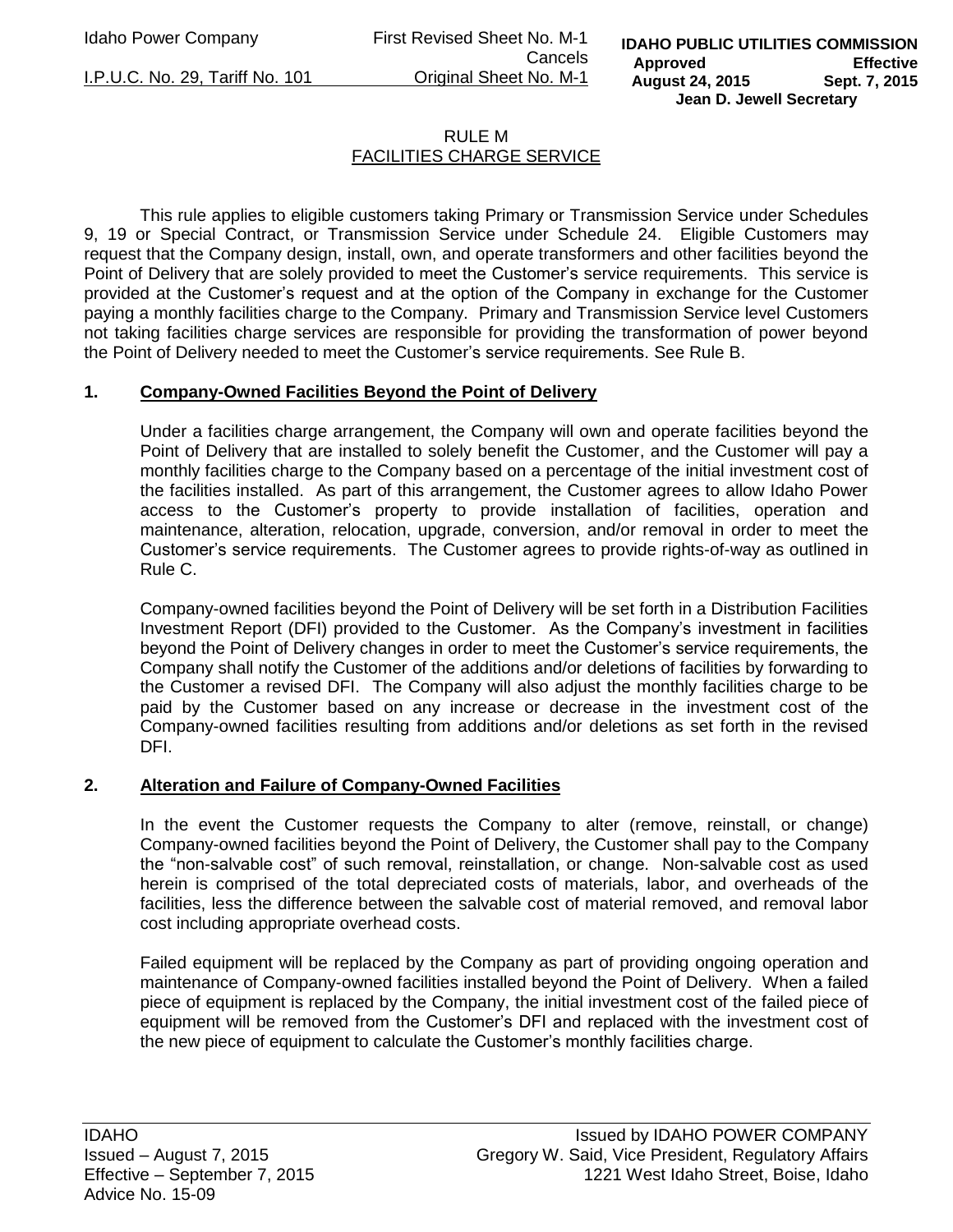I.P.U.C. No. 29, Tariff No. 101 Original Sheet No. M-2

Cancels **IDAHO PUBLIC UTILITIES COMMISSION Approved Effective June 22, 2016 July 16, 2016 Jean D. Jewell Secretary** 

#### RULE M FACILITIES CHARGE SERVICE

#### **3. Sale of Company-Owned Facilities**

Customers paying a facilities charge may request to purchase Company-owned facilities installed beyond the Point of Delivery. All sales of facilities must meet the following provisions:

- a. No mixed ownership of facilities. A Customer purchasing Company-owned facilities installed beyond the Point of Delivery must purchase all facilities listed on the DFI for that location.
- b. The Customer must provide the operation and maintenance of all facilities installed beyond the Point of Delivery after the sale is complete.
- c. The Customer must prepay engineering costs for sales determinations taking greater than 16 estimated hours of preparation. Sales determinations equal to or less than 16 estimated hours of preparation will be billed to the Customer as part of the sales agreement, or after the engineering is completed in instances where the sale is not finalized.

The factors set forth in *Idaho Code* § 61-328(3) will be considered as a guide for the sale of Company-owned facilities installed beyond the Point of Delivery to the customer served by those facilities. All sales shall be brought before the Commission, whether as an application or other informal procedure.

#### **4. Monthly Facilities Charge Rate**

Effective January 1, 2012, a facilities charge, as specified in Schedule 66, will be assessed on each facilities charge customer's monthly billing.

#### **5. Consent and Acknowledge Form**

Prior to entering into a facilities charge arrangement, the Customer and Company must agree to and sign the Facilities Charge Service Consent and Acknowledgement Form attached to this rule.